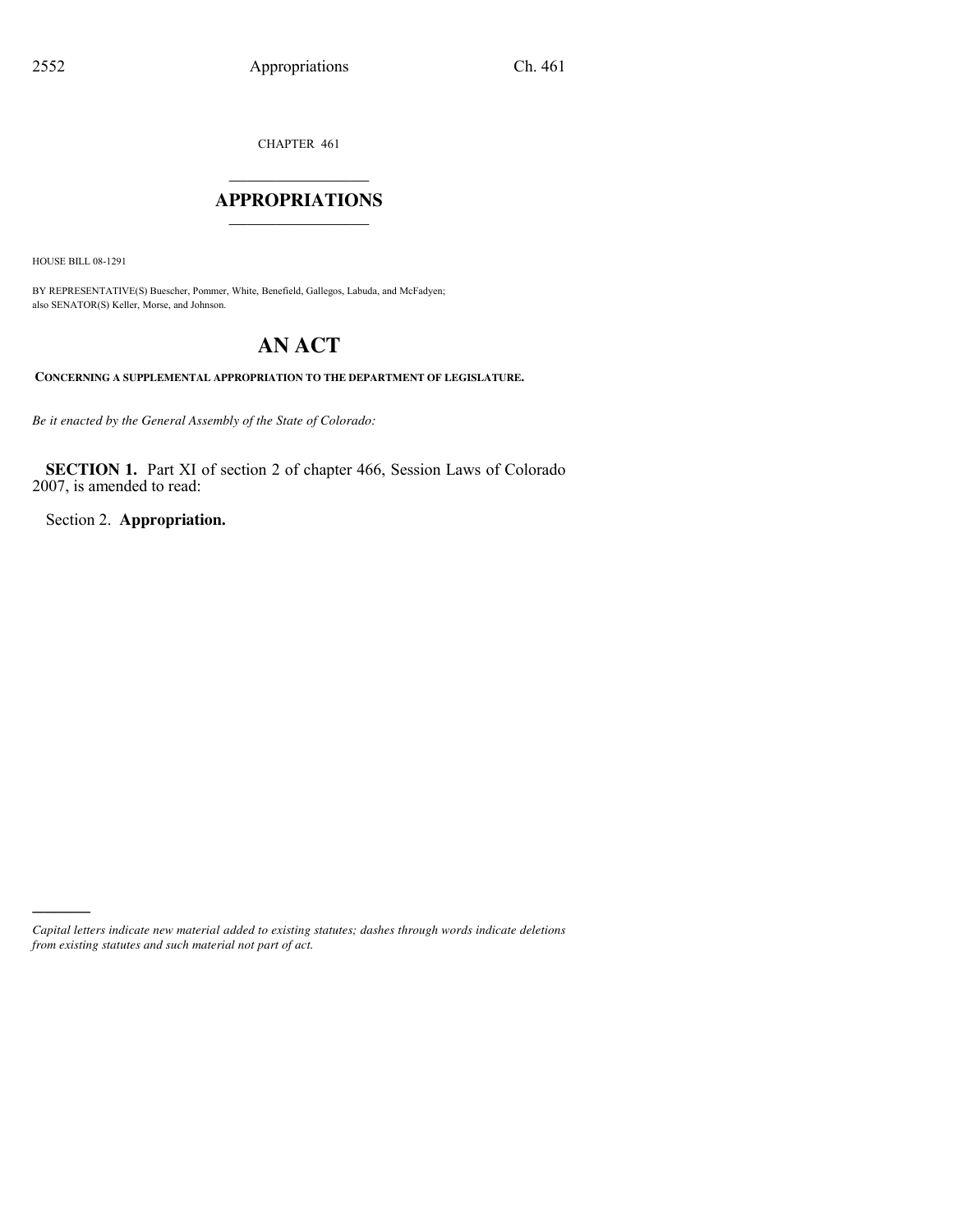|                 |       |                | <b>APPROPRIATION FROM</b> |              |               |                |  |  |  |
|-----------------|-------|----------------|---------------------------|--------------|---------------|----------------|--|--|--|
| ITEM &          | TOTAL | <b>GENERAL</b> | <b>GENERAL</b>            | CASH         | <b>CASH</b>   | <b>FEDERAL</b> |  |  |  |
| <b>SUBTOTAL</b> |       | <b>FUND</b>    | <b>FUND</b>               | <b>FUNDS</b> | <b>FUNDS</b>  | <b>FUNDS</b>   |  |  |  |
|                 |       |                | <b>EXEMPT</b>             |              | <b>EXEMPT</b> |                |  |  |  |
|                 |       |                |                           |              |               |                |  |  |  |

**PART XILEGISLATIVE DEPARTMENT**

| (1) LEGISLATIVE COUNCIL                                                       |         |           |           |                |
|-------------------------------------------------------------------------------|---------|-----------|-----------|----------------|
| Property Tax Study<br>pursuant to Section<br>$39-1-104$ (16), C.R.S.          | 638,500 |           |           |                |
| Cost of Living Analysis<br>pursuant to Section<br>$22-54-104$ (5)(c)(III)(A), |         |           |           |                |
| C.R.S.                                                                        | 250,000 |           |           |                |
| <b>Ballot Analysis</b>                                                        | 492,000 |           |           |                |
|                                                                               |         | 1,380,500 | 1,130,500 | $250,000(T)^a$ |

<sup>a</sup> This amount shall be transferred from the appropriation to the Department of Education for the State Share of Districts' Total Program Funding pursuant to Section 22-54-104 (5) (c) (III) (B), C.R.S.

#### **(2) GENERAL**

**ASSEMBLY**

Workers' Compensation 34,382

Ch. 461

Appropriations <sup>2553</sup>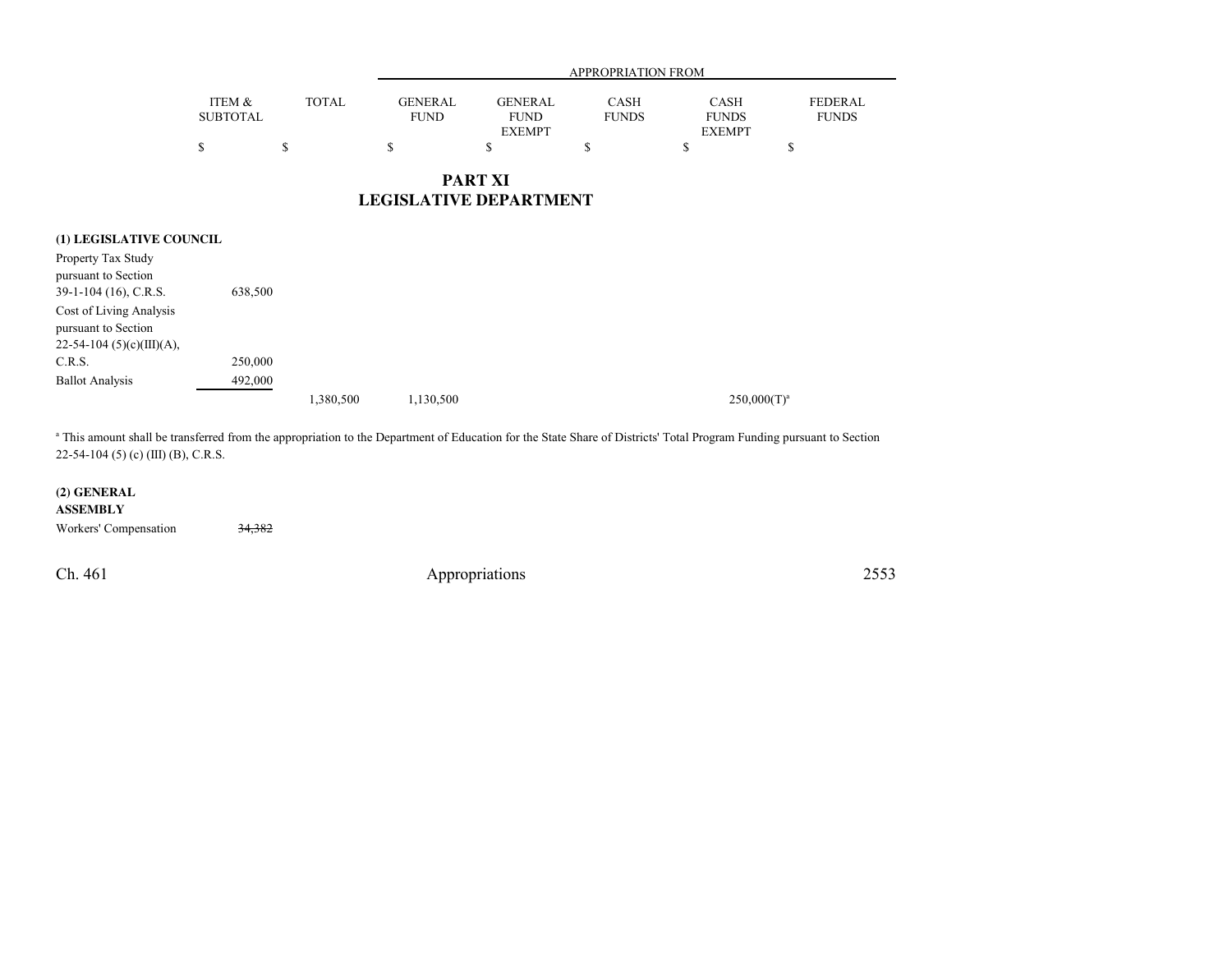## Ch. 461

## Appropriations <sup>2554</sup>

|                              |                           |              | APPROPRIATION FROM            |                                                |                             |                                       |                                |  |
|------------------------------|---------------------------|--------------|-------------------------------|------------------------------------------------|-----------------------------|---------------------------------------|--------------------------------|--|
|                              | ITEM &<br><b>SUBTOTAL</b> | <b>TOTAL</b> | <b>GENERAL</b><br><b>FUND</b> | <b>GENERAL</b><br><b>FUND</b><br><b>EXEMPT</b> | <b>CASH</b><br><b>FUNDS</b> | CASH<br><b>FUNDS</b><br><b>EXEMPT</b> | <b>FEDERAL</b><br><b>FUNDS</b> |  |
|                              | \$                        | \$           | \$                            | \$                                             | \$                          | \$                                    | \$                             |  |
|                              | 30,628                    |              |                               |                                                |                             |                                       |                                |  |
| Legal Services for 188       |                           |              |                               |                                                |                             |                                       |                                |  |
| hours                        | 13,542                    |              |                               |                                                |                             |                                       |                                |  |
| Purchase of Services from    |                           |              |                               |                                                |                             |                                       |                                |  |
| Computer Center              | 31,654                    |              |                               |                                                |                             |                                       |                                |  |
|                              | 38,125                    |              |                               |                                                |                             |                                       |                                |  |
| Payment to Risk              |                           |              |                               |                                                |                             |                                       |                                |  |
| Management and Property      |                           |              |                               |                                                |                             |                                       |                                |  |
| Funds                        | H,702                     |              |                               |                                                |                             |                                       |                                |  |
|                              | 11,301                    |              |                               |                                                |                             |                                       |                                |  |
| Capitol Complex Leased       |                           |              |                               |                                                |                             |                                       |                                |  |
| Space                        | 1,389,739                 |              |                               |                                                |                             |                                       |                                |  |
|                              | 1,411,625                 |              |                               |                                                |                             |                                       |                                |  |
|                              |                           | 1,481,019    | 1,481,019                     |                                                |                             |                                       |                                |  |
|                              |                           | 1,505,221    | 1,505,221                     |                                                |                             |                                       |                                |  |
| <b>TOTALS PART XI</b>        |                           |              |                               |                                                |                             |                                       |                                |  |
| (LEGISLATIVE) <sup>4,5</sup> |                           | \$2,861,519  | \$2,611,519                   |                                                |                             | \$250,000 <sup>a</sup>                |                                |  |
|                              |                           | \$2,885,721  | \$2,635,721                   |                                                |                             |                                       |                                |  |

a Of this amount, \$250,000 contains a (T) notation.